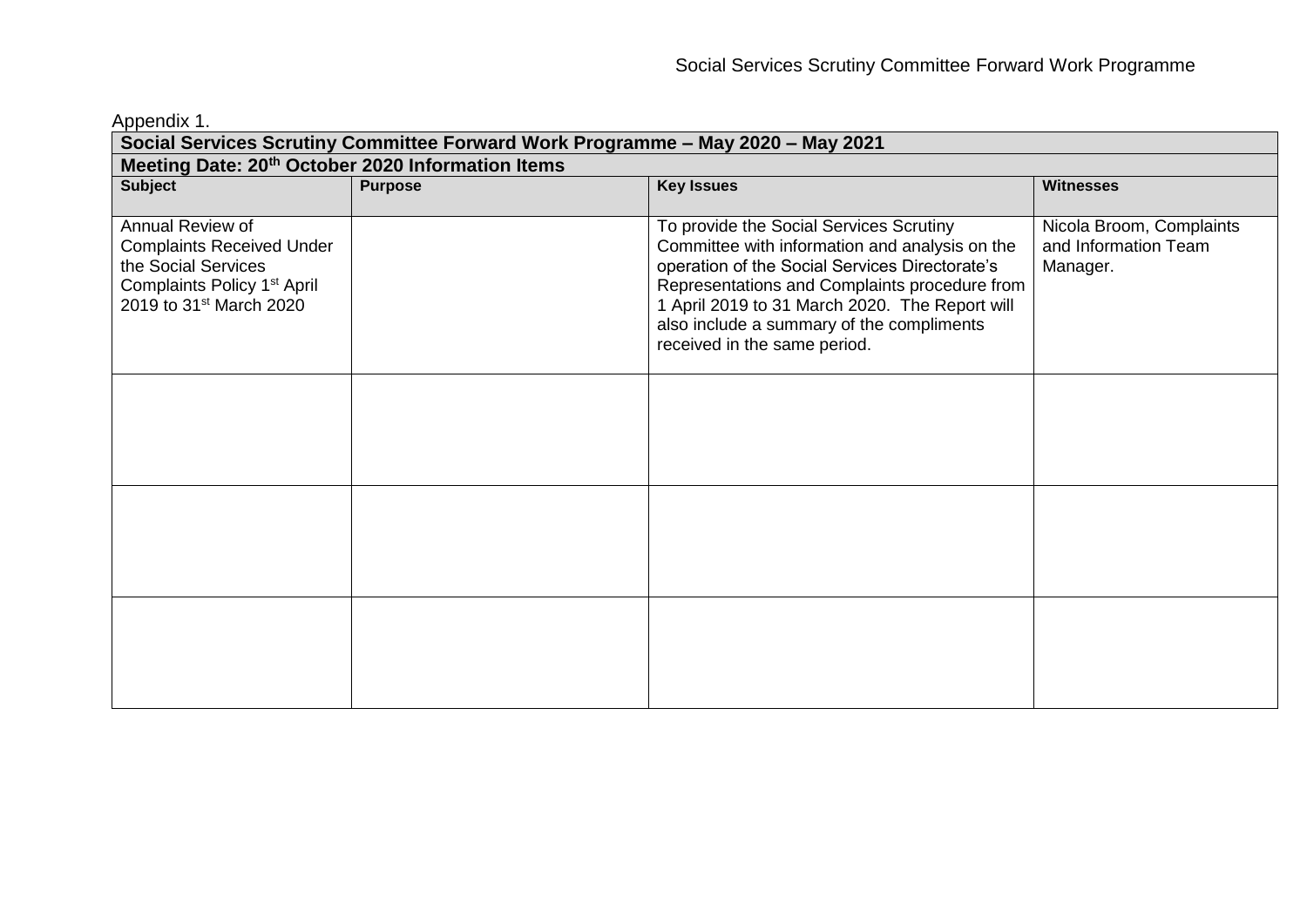| Social Services Scrutiny Committee Forward Work Programme - May 2020 - May 2021 |                |                   |                  |  |
|---------------------------------------------------------------------------------|----------------|-------------------|------------------|--|
| Meeting Date: 1 <sup>st</sup> December 2020 Information Items                   |                |                   |                  |  |
| <b>Subject</b>                                                                  | <b>Purpose</b> | <b>Key Issues</b> | <b>Witnesses</b> |  |
|                                                                                 |                |                   |                  |  |
|                                                                                 |                |                   |                  |  |
|                                                                                 |                |                   |                  |  |
|                                                                                 |                |                   |                  |  |
|                                                                                 |                |                   |                  |  |
|                                                                                 |                |                   |                  |  |
|                                                                                 |                |                   |                  |  |
|                                                                                 |                |                   |                  |  |
|                                                                                 |                |                   |                  |  |
|                                                                                 |                |                   |                  |  |
|                                                                                 |                |                   |                  |  |
|                                                                                 |                |                   |                  |  |
|                                                                                 |                |                   |                  |  |
|                                                                                 |                |                   |                  |  |
|                                                                                 |                |                   |                  |  |
|                                                                                 |                |                   |                  |  |
|                                                                                 |                |                   |                  |  |
|                                                                                 |                |                   |                  |  |
|                                                                                 |                |                   |                  |  |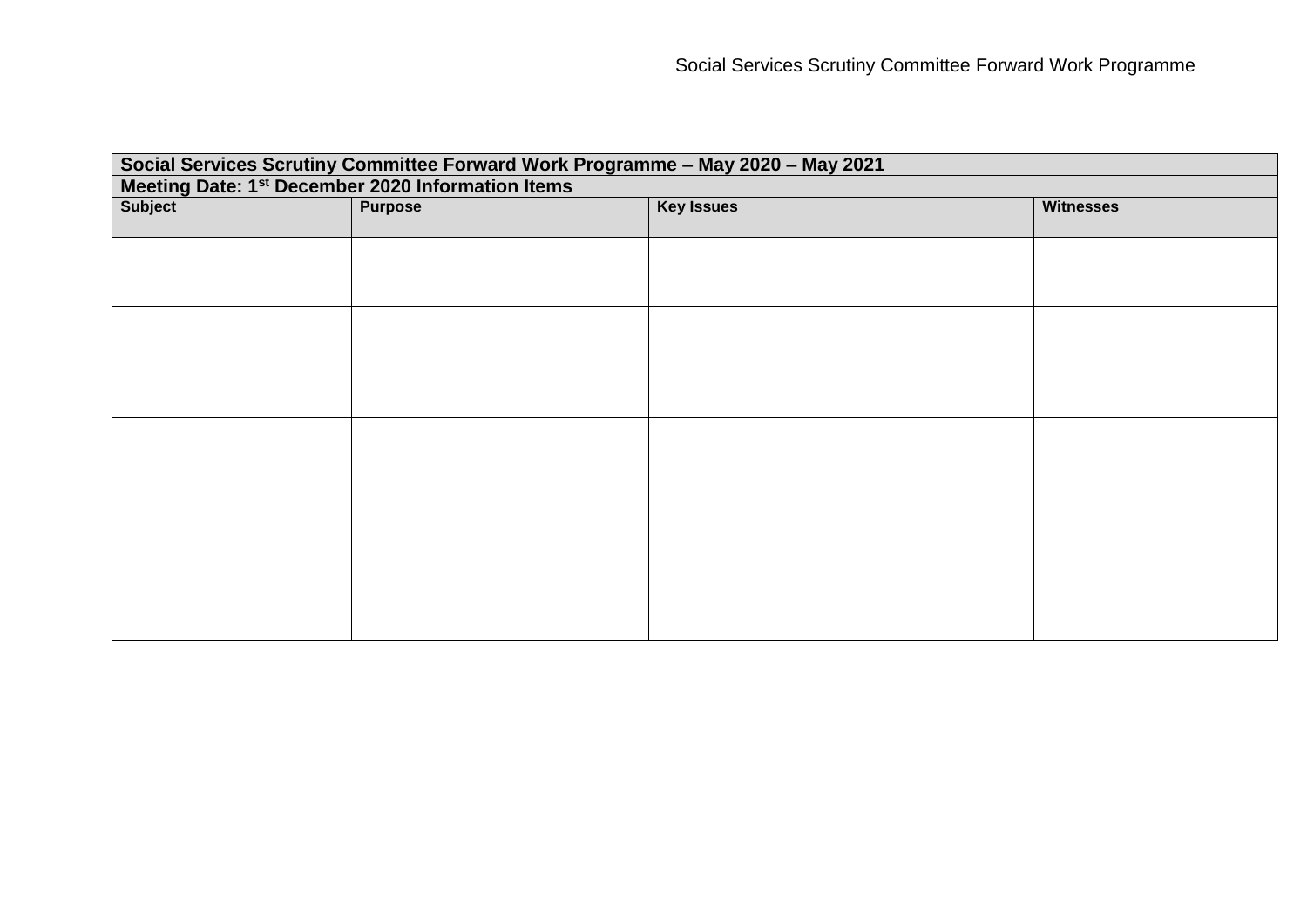| Social Services Scrutiny Committee Forward Work Programme - May 2020 - May 2021 |                |                   |                  |  |
|---------------------------------------------------------------------------------|----------------|-------------------|------------------|--|
| Meeting Date: 2 <sup>nd</sup> February 2021 Information Items                   |                |                   |                  |  |
| Subject                                                                         | <b>Purpose</b> | <b>Key Issues</b> | <b>Witnesses</b> |  |
|                                                                                 |                |                   |                  |  |
|                                                                                 |                |                   |                  |  |
|                                                                                 |                |                   |                  |  |
|                                                                                 |                |                   |                  |  |
|                                                                                 |                |                   |                  |  |
|                                                                                 |                |                   |                  |  |
|                                                                                 |                |                   |                  |  |
|                                                                                 |                |                   |                  |  |
|                                                                                 |                |                   |                  |  |
|                                                                                 |                |                   |                  |  |
|                                                                                 |                |                   |                  |  |
|                                                                                 |                |                   |                  |  |
|                                                                                 |                |                   |                  |  |
|                                                                                 |                |                   |                  |  |
|                                                                                 |                |                   |                  |  |
|                                                                                 |                |                   |                  |  |
|                                                                                 |                |                   |                  |  |
|                                                                                 |                |                   |                  |  |
|                                                                                 |                |                   |                  |  |
|                                                                                 |                |                   |                  |  |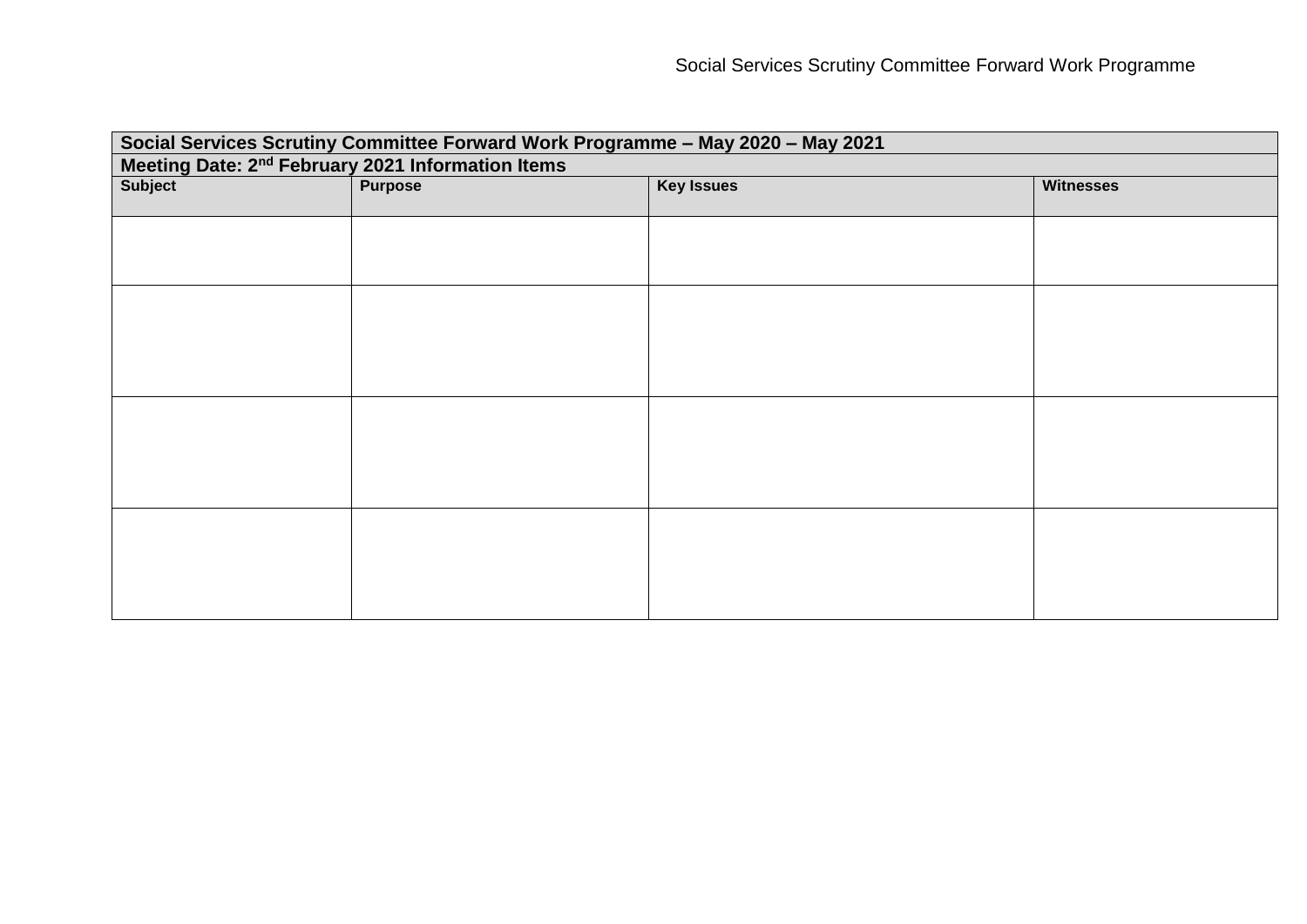| Subject<br><b>Purpose</b><br><b>Key Issues</b><br><b>Witnesses</b> | Social Services Scrutiny Committee Forward Work Programme - May 2020 - May 2021 |  |  |  |  |
|--------------------------------------------------------------------|---------------------------------------------------------------------------------|--|--|--|--|
|                                                                    | Meeting Date: 16th March 2021 Information Items                                 |  |  |  |  |
|                                                                    |                                                                                 |  |  |  |  |
|                                                                    |                                                                                 |  |  |  |  |
|                                                                    |                                                                                 |  |  |  |  |
|                                                                    |                                                                                 |  |  |  |  |
|                                                                    |                                                                                 |  |  |  |  |
|                                                                    |                                                                                 |  |  |  |  |
|                                                                    |                                                                                 |  |  |  |  |
|                                                                    |                                                                                 |  |  |  |  |
|                                                                    |                                                                                 |  |  |  |  |
|                                                                    |                                                                                 |  |  |  |  |
|                                                                    |                                                                                 |  |  |  |  |
|                                                                    |                                                                                 |  |  |  |  |
|                                                                    |                                                                                 |  |  |  |  |
|                                                                    |                                                                                 |  |  |  |  |
|                                                                    |                                                                                 |  |  |  |  |
|                                                                    |                                                                                 |  |  |  |  |
|                                                                    |                                                                                 |  |  |  |  |
|                                                                    |                                                                                 |  |  |  |  |
|                                                                    |                                                                                 |  |  |  |  |
|                                                                    |                                                                                 |  |  |  |  |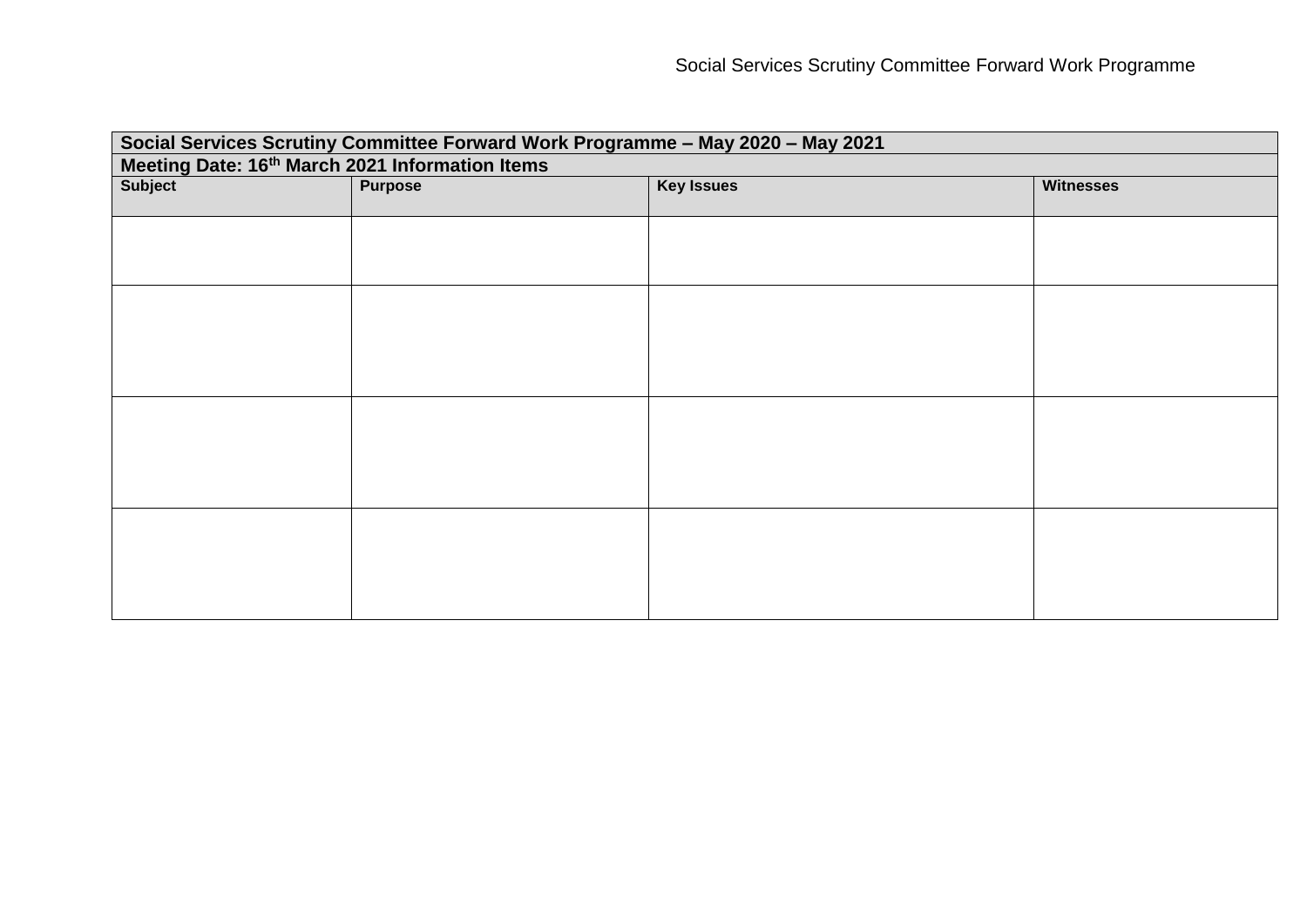| Social Services Scrutiny Committee Forward Work Programme - May 2020 - May 2021 |                |                   |                  |  |
|---------------------------------------------------------------------------------|----------------|-------------------|------------------|--|
| Meeting Date: 27 <sup>th</sup> April 2021 Information Items                     |                |                   |                  |  |
| <b>Subject</b>                                                                  | <b>Purpose</b> | <b>Key Issues</b> | <b>Witnesses</b> |  |
|                                                                                 |                |                   |                  |  |
|                                                                                 |                |                   |                  |  |
|                                                                                 |                |                   |                  |  |
|                                                                                 |                |                   |                  |  |
|                                                                                 |                |                   |                  |  |
|                                                                                 |                |                   |                  |  |
|                                                                                 |                |                   |                  |  |
|                                                                                 |                |                   |                  |  |
|                                                                                 |                |                   |                  |  |
|                                                                                 |                |                   |                  |  |
|                                                                                 |                |                   |                  |  |
|                                                                                 |                |                   |                  |  |
|                                                                                 |                |                   |                  |  |
|                                                                                 |                |                   |                  |  |
|                                                                                 |                |                   |                  |  |
|                                                                                 |                |                   |                  |  |
|                                                                                 |                |                   |                  |  |
|                                                                                 |                |                   |                  |  |
|                                                                                 |                |                   |                  |  |